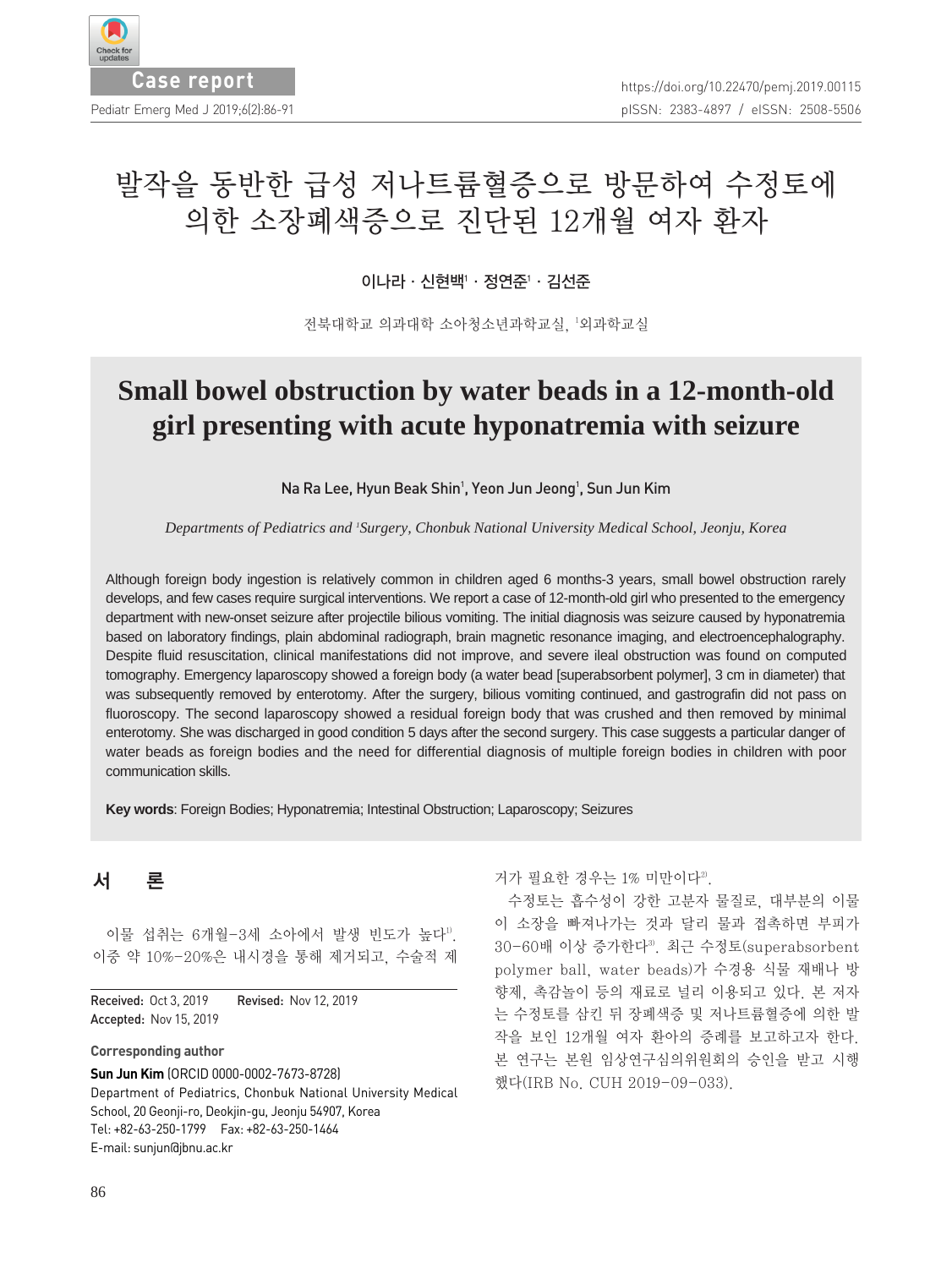### 증 례

발작 과거력 없는 12개월 여자 환아가 구토로 외부 병원 에 입원했다가 다음 날 발작이 발생하여 본원 응급실로 이 송됐다. 구토는 식사 2-3시간 후 처음 발생했으나 외부 병원에서 치료적 금식 중에도 분출성 담즙 구토 양상으로 반복했다. 외부 병원에서 전신 강직간대발작이 발생하여 15분간 지속하다가, diazepam 3 mg 정맥내 투여 후 진 정됐다. 이후 수액(0.2% 염화나트륨 + 포도당 40 g/L) 800 mL를 주입했다. 키 80.0 cm (95백분위수), 체중

9.7 kg (50백분위수)이었다.

응급실 방문 직후 의식은 진정 상태로 초기 활력징후는 혈압 80/50 mmHg, 호흡수 22회/분, 심장박동수 132회 /분, 체온 36.6。C, 산소포화도 98%였다. 신체검사에서 동공반사와 심부건반사는 정상이었으며 바빈스키 징후는 없었다. 복부는 경도의 팽만을 보였으나 부드러웠고 장음 은 감소했다. 간헐적 복통이 있었으나 압통 및 반동압통은 없었고, 간비장비대 및 복부 종괴는 만져지지 않았다. 경 부 및 흉부에서 이상 소견은 없었으며 사지의 부종은 없었다. 혈액검사에서 백혈구 4,080/μL, 혈색소 10.6 g/dL, 혈

소판 154,000/μL, C-반응단백질 0.03 mg/L (참고치:



**Fig. 1.** Findings from plain abdomen radiographs and computed tomography performed before the first surgery. On day 1, plain abdomen radiograph showed a dilated stomach with very little gas in the distal bowels (**A**). On day 2, plain abdomen radiograph showed a stepladder sign (**B**). On day 3, computed tomography showed dilated small bowel loops on a coronal view (**C**) and decompressed small bowel distal to the obstructive lesion on axial view (arrow, **D**).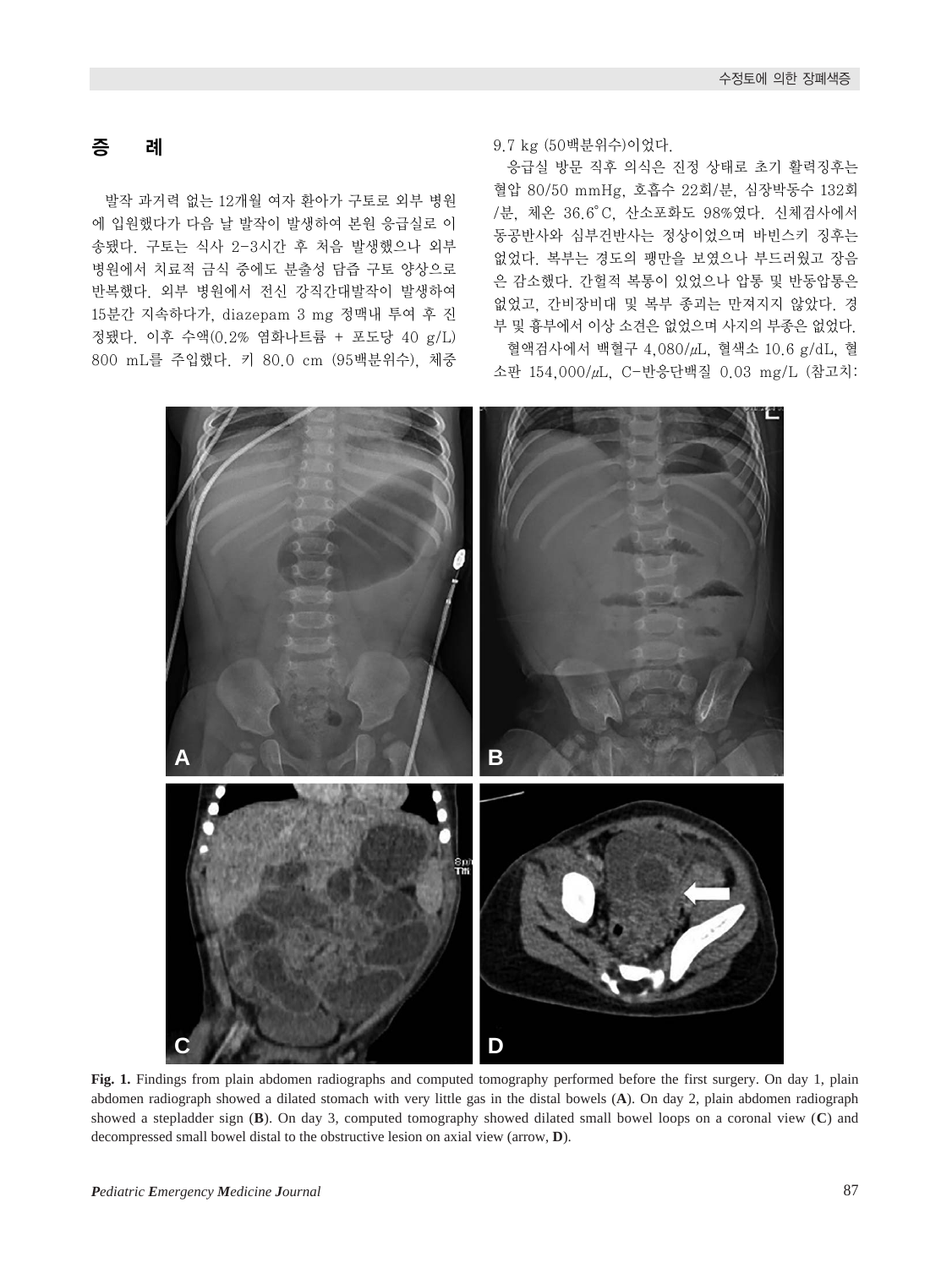0-0.5 mg/L)였고, 나트륨 117 mEq/L, 칼륨 3.7 mmEq/L, 염화물 89 mEq/L, 혈당 139 mg/dL, 칼슘 9.3 mg/dL (참고치: 8.8-10.8 mg/dL), 인 3.7 mg/dL (참고치: 3.8-6.5 mg/dL), 혈액요소질소 6 mg/dL, 크 레아티닌 0.18 mg/dL, 알라닌아미노전달효소 28 IU/L, 아스파르테이트아미노전달효소 58 IU/L였으며, 요검사에 서 농뇨, 혈뇨, 단백뇨는 없었다. 요비중은 1.006, 혈청 삼투질농도 274 mOsm/kg (참고치: 289-308 mOsm/ kg), 소변 삼투질농도 71 mOsm/kg (참고치: 300-900 mOsm/kg)였고, 소변 나트륨은 15 mmol/L이었다. 임상 증상, 이송 전 주입된 수액, 검사 결과를 근거로 발작이 위 장관 손실과 저장액 주입에 의한 저나트륨혈증에 기인한 것으로 추정하고 3% 염화나트륨(9 mL/hr, 2시간 동안) 을 투여했다. 이후 혈액검사에서 나트륨 124 mEq/L로 호전되어 0.9% 염화나트륨으로 교체했다. 뇌 자기공명영 상검사와 뇌파도에서 이상 소견은 없었다.

입원 첫날 시행한 복부 단순방사선사진에서 상복부 외 부위에서 가스가 거의 보이지 않아(Fig. 1A) 장폐색증을 의심하고 복부초음파를 시행했다. 장중첩증은 없었으며, 좌하복부에서 소장벽 비후와 함께 내강 확장 및 소량의 복 수가 있었다. 이에 위장관염에 의한 장폐색증으로 추정하 고 치료했으며, 호전되지 않으면 복부 컴퓨터단층촬영을 시행할 계획이었다. 환아는 금식 및 수액요법으로 전해질 이상이 교정됐고, 제2병일 오전에 구토 및 장음이 호전되 어 점심부터 연식을 공급했다. 같은 날 저녁 식사 3시간 후 분출성 담즙 구토가 발생하여 시행한 복부 단순방사선 사진에서 장폐색증을 확인하고(Fig. 1B), 다시 금식을 시 행했다. 제3병일, 다시 담즙 구토가 있어 시행한 컴퓨터단 층촬영에서 회장에 심한 장폐색증이 확인되어(Fig. 1C, D), 제4병일에 응급 복강경 탐색술을 시행했다. 수술 중 회장 근위부에서 종괴를 확인하고(Fig. 2A) 배꼽절개부위 로 장을 꺼내 절개하여 직경 약 3 cm의 원형 수정토 1개 를 제거했다(Fig. 2B). 수술 후 구토는 없었으며 제7병일 저녁부터 식이를 시도했으나 이튿날 담즙 구토가 4회 발 생하여 금식을 시행하며 제9병일에 가스트로그라핀 투시 검사를 시행했다. 검사 결과 소장이 확장되어 있고 조영제 가 투여 12시간 후와 17시간 후에도 확장부위 하방으로 내 려가지 못하고 여전히 남아있는 것을 확인했다(Fig. 3A, B). 제10병일에 2차 복강경 수술을 시행한 결과, 1차 수술 부위로부터 15 cm 하방에 위치한 회장 병소를 배꼽절개 부위로 꺼내고 장절개는 최소한으로 하여 수정토 1개를 으 깨어 제거했다(Fig. 3C). 또한 전체 소장을 탐색하여 잔류 이물이 없는 것을 확인했다. 2차 수술 후 3일째에 가스 배 출 및 배변을 확인했고, 환아는 추가 구토 없이 식이 진행 이 원활하여 수술 5일 후 퇴원했다.

#### 고 찰

소아 이물 섭취의 약 40%는 보호자가 인지하지 못하며, 전체 이물 섭취의 약 90%는 무증상으로 시간이 지나면 자 연 배출된다4,5). 하지만 이물 섭취로 장폐색증, 천공, 출혈,  $\mathcal{H}$ 길 등 합병증이 발생할 수 있다<sup>6)</sup>.

최근 수정토를 수경용 식물 재배나 방향제, 촉감놀이 등 의 재료로 널리 이용하는데, 건조한 상태의 수정토는 크기 가 작고(2-3 mm), 사탕과 비슷한 모양으로 어린 소아가



**Fig. 2.** The first foreign body obstructing the proximal ileum with a clear transition point and decompressed distal bowel (**A**). The extracted water bead (superabsorbent polymer), of which diameter was 3 cm (**B**).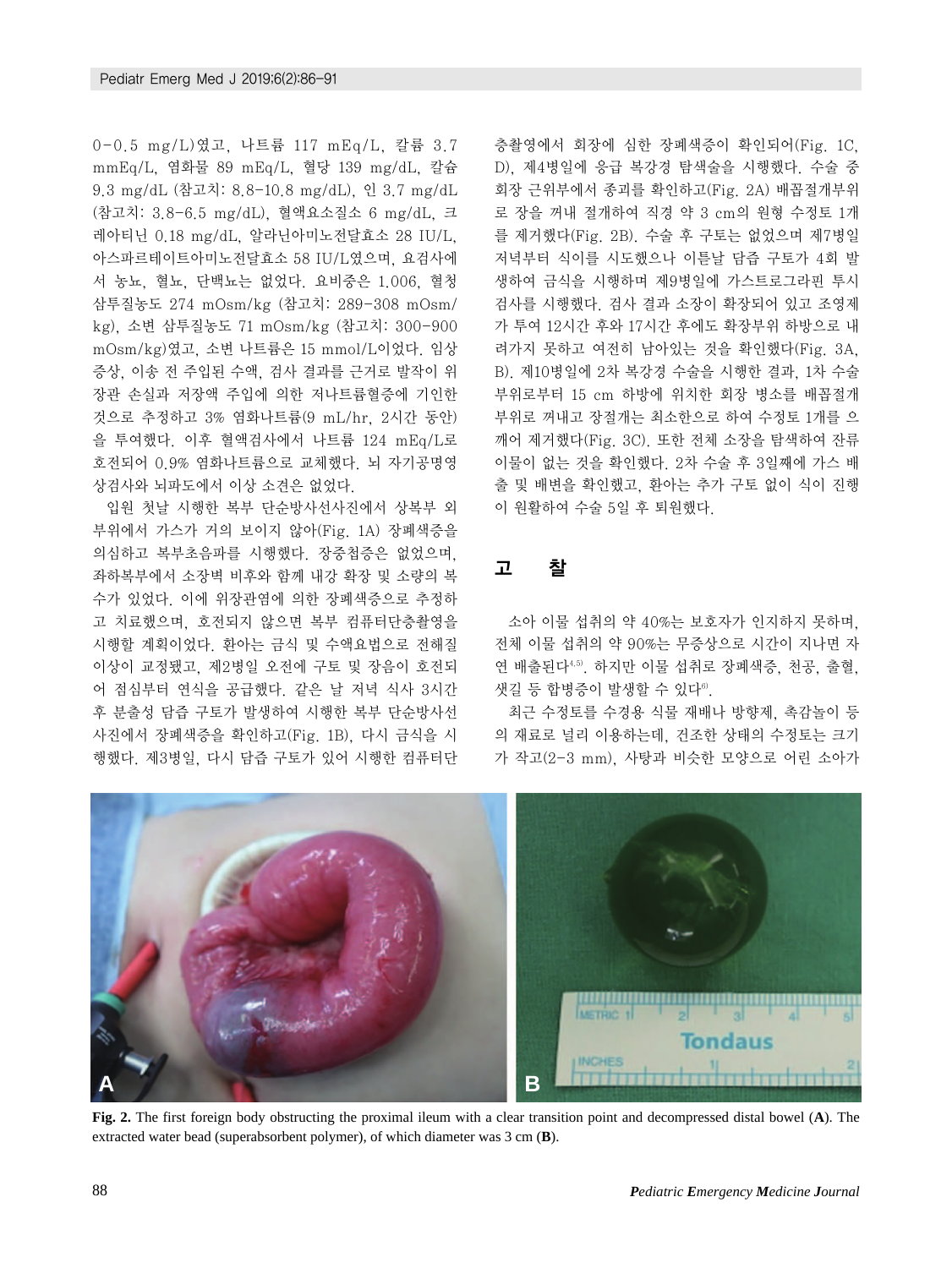

**Fig. 3.** Plain abdomen radiographs before the second surgery and laparoscopic finding of a second foreign body during reoperation. The radiograph (day 9) showed dilated small bowel loops (12 hours after the ingestion of gastrografin) (**A**). The contrast remained within the small bowel (17 hours after ingestion) (**B**). The second foreign body found in the ileum, 15 cm below where the first one was located (**C**).

이를 삼킬 위험이 있다. 또한, 보호자가 섭취 사실을 인지 하더라도 작은 크기 때문에 위험성을 간과하기 쉽다. 하지 만 수정토는 물에 접촉하면 골프공 크기까지도 부피가 증 가 할 수 있어 자연 배출이 어렵고 어린 소아에서 장폐색 증을 초래할 위험이 매우 높다7,8).

본 증례는 환아가 수정토를 삼킨 것을 보호자는 알지 못 했으며, 부피가 커진 수정토가 장폐색증을 유발했으나 단 순방사선사진, 초음파, 컴퓨터단층촬영에서 이물을 시사 하는 특징적 병소가 없어 진단에 어려움이 있었다. 수정토 가 유문을 통과하기 전 작은 크기를 유지하다가, 시간 경

과와 함께 물과 접촉이 증가하여 크기가 빠르게 증가하여 회장폐색증을 일으킨 것으로 추정한다<sup>9</sup>. 수정토의 크기에 염분, pH, 온도가 영향을 미친다<sup>10</sup>. 저나트륨혈증은 삼투 질농도 감소를 통해 수정토가 커지는 데에 기여하며, 특히 증류수 접촉 시 최대 크기 증가를 보인다고 알려졌다". 또 한 pH 2 미만에서 크기 증가가 없다가 pH 증가에 따라 크기가 증가하는 경향을 보인다10). 본 증례 환아는 삼투질 농도가 낮은 상황에서, pH가 2 미만인 위를 거쳐 소장을 지나면서 pH 증가에 따라 수정토 크기가 급격히 증가하면 서 장폐색증을 일으킨 것으로 추정한다.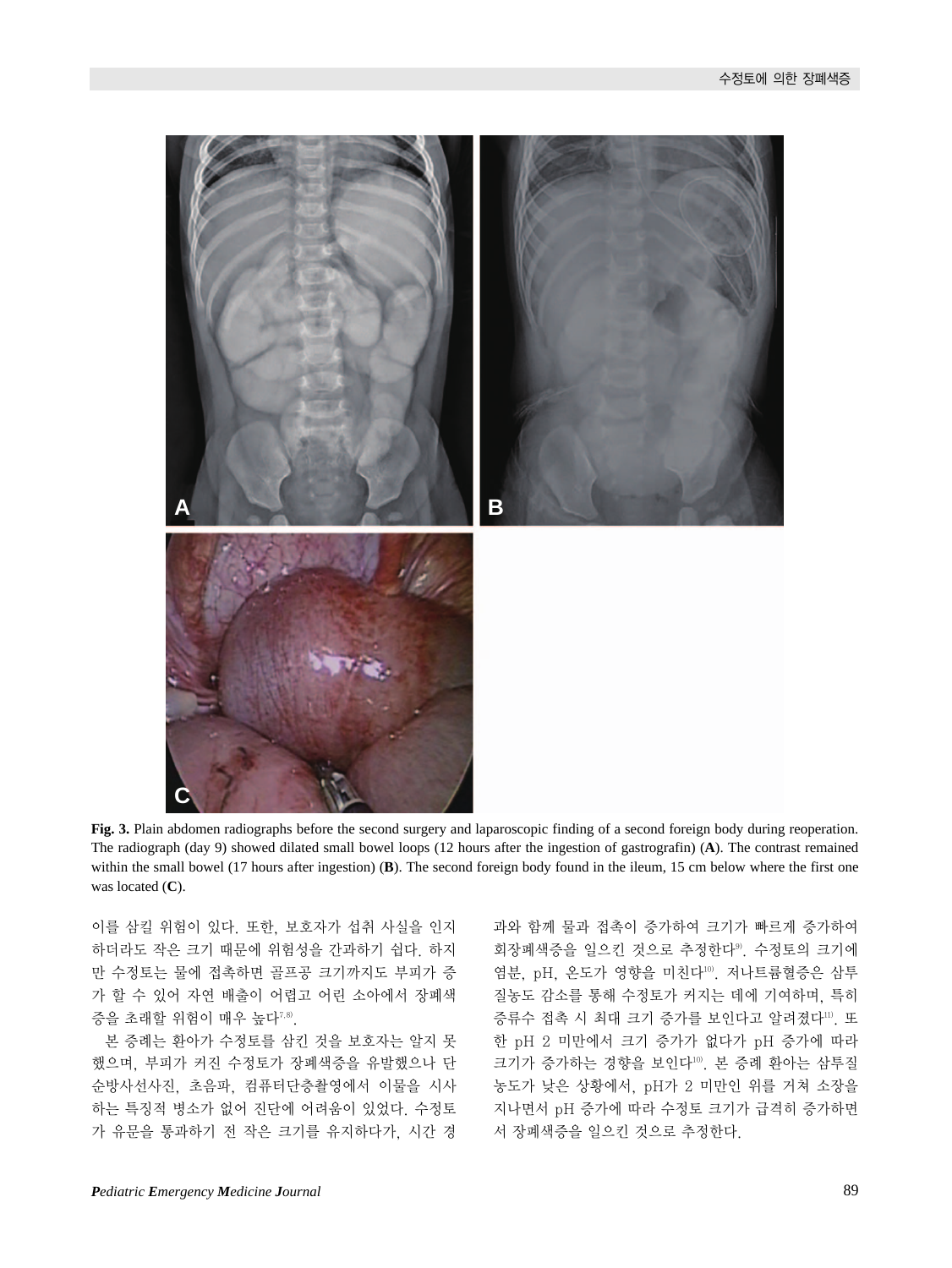| Table 1. Clinical manifestations in reported cases |                         |                  |         |    |              | of water bead ingestion including the current case |                              |                                           |                                            |
|----------------------------------------------------|-------------------------|------------------|---------|----|--------------|----------------------------------------------------|------------------------------|-------------------------------------------|--------------------------------------------|
|                                                    |                         |                  |         |    | Foreign body |                                                    |                              |                                           |                                            |
| Author                                             |                         | Age, mo Duration | Imaging | Ż. | Size, cm     | Location                                           | Complication                 | Operation                                 | Outcome                                    |
| Current case (2019)                                | N                       | $\frac{d}{2}$    | 5       | ٢  | 3.5          | Proximal ileum                                     | hyponatremia<br>Seizure with | Laparoscopic enterotomy                   | residual foreign body<br>Reoperated due to |
| Singh et al. $(2016)^3$                            |                         | l mo             | SO      |    |              | Duodenum                                           | None                         | Broken intraluminally<br>with the fingers | Uneventul                                  |
| Faizah et al. (2016) <sup>®</sup>                  | ∞                       | $\frac{d}{2}$    | SQ      |    | $\mathbb{A}$ | Jejunum                                            | None                         | Laparoscopic enterotomy                   | Uneventul                                  |
| Mirza et al. (2012) <sup>7</sup>                   |                         | 25 d             | 5       |    |              | Proximal                                           | None                         | Laparoscopic enterotomy                   | Anastomotic leak,                          |
|                                                    |                         |                  |         |    |              | jejunum                                            |                              |                                           | sepsis, expired                            |
| Lip et al. (2017) <sup>8</sup>                     | 22                      |                  | $X-ray$ |    | Ź            | Distal ileum                                       | None                         | Laparotomic enterotomy                    | Anastomotic leak                           |
|                                                    |                         |                  |         |    |              |                                                    |                              |                                           | and ileostomy                              |
| Moon et al. $(2012)$ <sup>99</sup>                 |                         | $\frac{1}{4}$    | SO      |    |              | Jejunum                                            | None                         | Laparoscopic enterotomy                   | Uneventul                                  |
| Zamora et al. $(2012)^{12}$                        |                         | 15 <sub>h</sub>  | $X-ray$ |    | 3.5          | Distal ileum                                       | None                         | Laparoscopic enterotomy                   | Uneventul                                  |
| Muthukumaran et al.                                | $\overline{\mathbf{8}}$ | $\frac{d}{2}$    | SO      |    | Σ            | Jejunoileal                                        | None                         | End to end jejunoileal                    | Jneventul                                  |
| $(2014)^{13}$                                      |                         |                  |         |    |              | junction                                           |                              | anastomosis                               |                                            |
| CT: computed tomography, US: ultrasound            |                         |                  |         |    |              |                                                    |                              |                                           |                                            |

수정토 섭취 후 수술적 치료를 시행한 사례들이 문헌으 로 보고됐다(Table 1)3,6-9,12-13). 본 증례의 특징은 환아가 수정토 두 개를 섭취했으나 병력 및 검사 결과에서 이를 확인하지 못하여, 결과적으로 두 차례의 수술로 장폐색증 을 치료할 수 있었다는 점이다. 이는 의사소통이 어려운 어린 소아에서 이물 섭취에 의한 장폐색증 뿐 아니라, 2개 이상의 이물 섭취 가능성을 고려해야 함을 시사한다.

본 증례에서는 수정토 섭취 환아가 수술을 통해 치료됐 다. 수정토 연관 장난감 제작은 말레이시아, 영국, 이탈리 아에서 금지됐는데13), 이는 섭취 시 매우 심각한 위험이 있 기 때문일 것이다. 따라서 앞으로 제조업체에서 수정토를 섭취 시 위험에 대한 경고문구를 기재하는 것을 의무화하 거나 소아의 손이 닿기 어려운 방식으로 제작하고, 장난감 용도로는 사용을 규제하는 등의 노력이 필요하다.

### 이해관계

본 저자는 이 논문과 관련된 이해관계가 없음.

## ORCID

Na Ra Lee, https://orcid.org/0000-0001-5424-3137 Hyun Beak Shin, https://orcid.org/0000-0002-5636-3826 Yeon Jun Jeong, https://orcid.org/0000-0001-6635-4627 Sun Jun Kim, https://orcid.org/0000-0002-7673-8728

## 재정지원

본 저자는 이 논문과 관련된 재정지원을 받지 않았음.